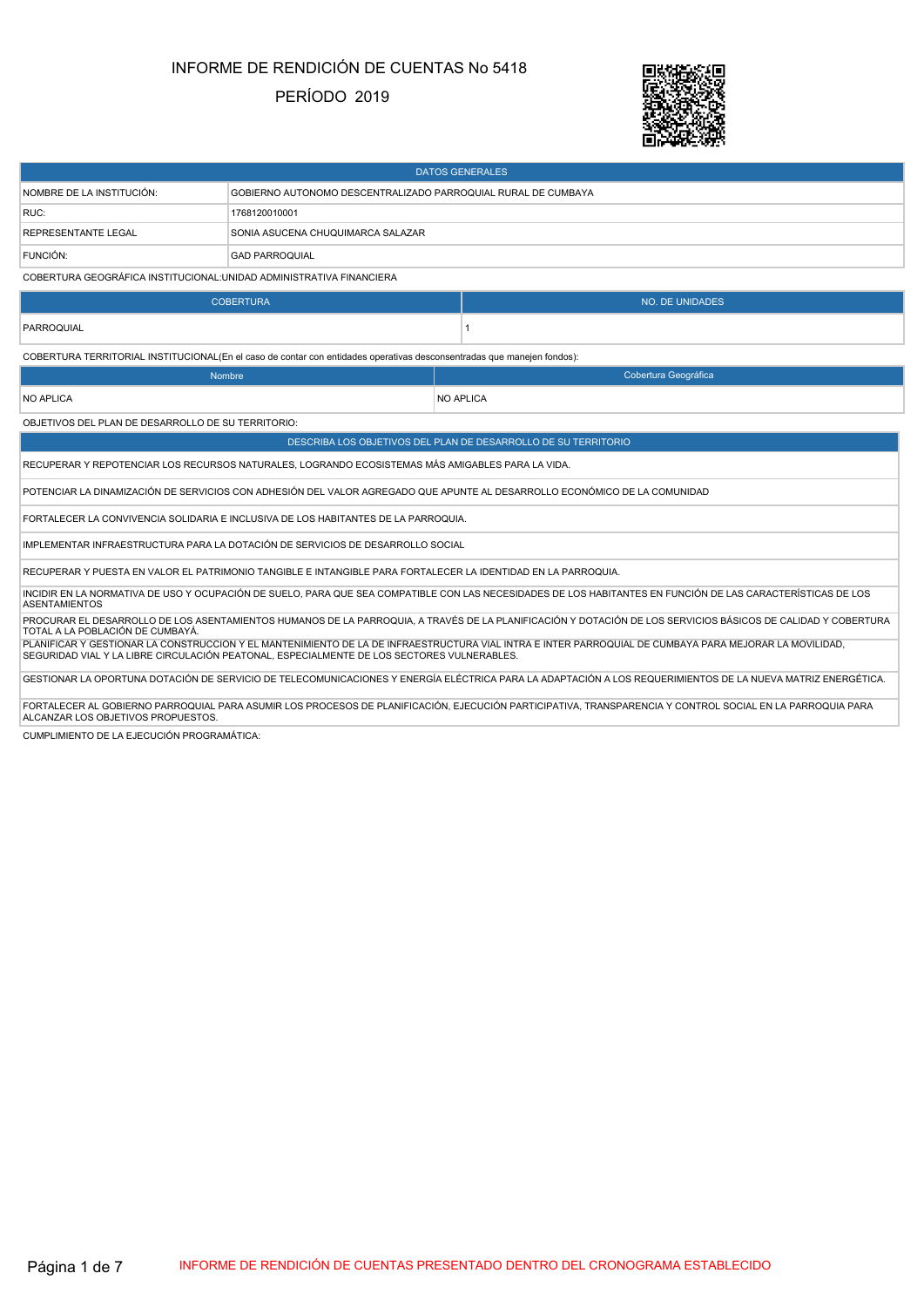| ELIJA LOS OBJETIVOS DEL PLAN DE DESARROLLO DE SU<br><b>TERRITORIO</b>                                                                                              |                                      | <b>TIPO DE COMPETENCIAS</b>                                                                                                                                                                                                     |                                                                                                     | <b>META POA</b>                                                                                                                                                         | <b>INDICADOR DE LA META</b>                                                              |
|--------------------------------------------------------------------------------------------------------------------------------------------------------------------|--------------------------------------|---------------------------------------------------------------------------------------------------------------------------------------------------------------------------------------------------------------------------------|-----------------------------------------------------------------------------------------------------|-------------------------------------------------------------------------------------------------------------------------------------------------------------------------|------------------------------------------------------------------------------------------|
| PLANIFICAR Y GESTIONAR LA CONSTRUCCIÓN Y EL<br>MANTENIMIENTO DE LA DE INFRAESTRUCTURA VIAL                                                                         |                                      | <b>EXCLUSIVAS</b>                                                                                                                                                                                                               | NO. DE<br><b>META</b>                                                                               | <b>DESCRIPCIÓN</b>                                                                                                                                                      | 10KM                                                                                     |
| INTRA E INTER PARROQUIAL DE CUMBAYÁ PARA<br>MEJORAR LA MOVILIDAD, SEGURIDAD VIAL Y LA LIBRE<br>CIRCULACIÓN PEATONAL, ESPECIALMENTE DE LOS<br>SECTORES VULNERABLES. |                                      | c) Planificar y mantener, en coordinaciÃ <sup>3</sup> n con los gobiernos provinciales, la<br>vialidad parroquial rural;                                                                                                        | $\overline{4}$                                                                                      | REHABILITAR ADECUAR O<br>DAR MANTENIMIENTO A 10<br>KM DE VIAS EN 2019                                                                                                   |                                                                                          |
| <b>RESULTADOS</b>                                                                                                                                                  |                                      | % DE LA GESTIÓN                                                                                                                                                                                                                 |                                                                                                     | DESCRIPCIÓN DE LA GESTIÓN POR<br><b>META</b>                                                                                                                            | COMÓ APORTA EL RESULTADO،<br>ALCANZADO AL LOGRO DEL PLAN DE<br>DESARROLLO?               |
| <b>TOTALES PLANIFICADOS</b><br>30000,00                                                                                                                            | <b>TOTALES CUMPLIDOS</b><br>23174,56 | 77,25 %                                                                                                                                                                                                                         |                                                                                                     | EJECUCIÓN DE LA COMPETENCIA<br>VIAL DE LA PARROQUIA RURAL                                                                                                               | <b>CUMPLIMIENTO DE LOS PROYECTOS</b><br>VIALES PLANIFICADOS CONFORME A LA<br>COMPETENCIA |
| RECUPERAR Y REPOTENCIAR LOS RECURSOS<br>NATURALES, LOGRANDO ECOSISTEMAS MÁS AMIGABLES                                                                              |                                      | <b>EXCLUSIVAS</b>                                                                                                                                                                                                               | NO. DE<br><b>META</b>                                                                               | <b>DESCRIPCIÓN</b>                                                                                                                                                      | 1 CAMPANA                                                                                |
| PARA LA VIDA.                                                                                                                                                      |                                      | d) Incentivar el desarrollo de actividades productivas comunitarias, la<br>preservaciÃ <sup>3</sup> n de la biodiversidad y la protecciÃ <sup>3</sup> n del ambiente;                                                           | $\mathbf{1}$                                                                                        | REALIZAR CAMPAÑA<br>AMBIENTAL DE<br><b>CONCIENTIZACIÓN</b>                                                                                                              |                                                                                          |
| <b>RESULTADOS</b>                                                                                                                                                  |                                      | % DE LA GESTIÓN                                                                                                                                                                                                                 |                                                                                                     | DESCRIPCIÓN DE LA GESTIÓN POR<br><b>META</b>                                                                                                                            | COMÓ APORTA EL RESULTADO<br>ALCANZADO AL LOGRO DEL PLAN DE<br><b>DESARROLLO?</b>         |
| <b>TOTALES PLANIFICADOS</b>                                                                                                                                        | <b>TOTALES CUMPLIDOS</b>             | 128,51 %                                                                                                                                                                                                                        |                                                                                                     | REALIZACION DE ACCIONES PARA<br>GENERAR CONCIENCIA AMBIENTAL                                                                                                            | CUMPLIMIENTO DE LA META<br>PARROQUIAL PLANIFICADA PARA 2023                              |
| 5000.00                                                                                                                                                            | 6425.74                              |                                                                                                                                                                                                                                 |                                                                                                     | EN EL TERRITORIO                                                                                                                                                        |                                                                                          |
| IMPLEMENTAR INFRAESTRUCTURA PARA LA DOTACIÓN<br>DE SERVICIOS DE DESARROLLO SOCIAL                                                                                  |                                      | <b>EXCLUSIVAS</b>                                                                                                                                                                                                               | NO. DE<br><b>META</b>                                                                               | <b>DESCRIPCIÓN</b>                                                                                                                                                      | 6 ESPACIOS INTERVENIDOS                                                                  |
|                                                                                                                                                                    |                                      | b) Planificar, construir y mantener la infraestructura fÃ-sica, los equipamientos<br>y los espacios pºblicos de la parroquia, contenidos en los planes de<br>desarrollo e incluidos en los presupuestos participativos anuales; | $\overline{2}$                                                                                      | <b>INTERVENIR O MANTENER</b><br>ESPACIOS PÚBLICOS DE<br><b>MANERA ANUAL</b>                                                                                             |                                                                                          |
| <b>RESULTADOS</b>                                                                                                                                                  |                                      | % DE LA GESTIÓN                                                                                                                                                                                                                 | DESCRIPCIÓN DE LA GESTIÓN POR<br><b>META</b>                                                        |                                                                                                                                                                         | . COMÓ APORTA EL RESULTADO<br>ALCANZADO AL LOGRO DEL PLAN DE<br>DESARROLLO?              |
| <b>TOTALES CUMPLIDOS</b><br><b>TOTALES PLANIFICADOS</b><br>166179.12<br>158390,44                                                                                  |                                      | 95,31 %                                                                                                                                                                                                                         | EJECUCION DE OBRAS DE<br>MANTENIMIENTO, EQUIPAMIENTO Y<br>CONSTRUCION DE<br>INFRAESTRUCTURA PUBLICA |                                                                                                                                                                         | CUMPLIMIENTO DE LOS ESPACIOS<br>PLANIFICADOS HASTA EL 2021                               |
|                                                                                                                                                                    |                                      |                                                                                                                                                                                                                                 |                                                                                                     | PARROQUIAL PARA EL<br>DESARROLLO SOCIAL                                                                                                                                 |                                                                                          |
| FORTALECER LA CONVIVENCIA SOLIDARIA E INCLUSIVA<br>DE LOS HABITANTES DE LA PARROQUIA.                                                                              |                                      | <b>CONCURRENTES</b>                                                                                                                                                                                                             | NO. DE<br><b>META</b>                                                                               | <b>DESCRIPCIÓN</b>                                                                                                                                                      | 400 BENEFICIARIOS                                                                        |
|                                                                                                                                                                    |                                      | PROTECCIÓN INTEGRAL DE DERECHOS                                                                                                                                                                                                 | $\overline{3}$                                                                                      | <b>BENEFICIAR A PERSONAS</b><br>PERTENECIENTES A LOS<br><b>GRUPOS DE ATENCIÓN</b><br>PRIORITARIA DE LA<br>PARROQUIA MEDIANTE<br>PROGRAMAS DE<br><b>INCLUSIÓN SOCIAL</b> |                                                                                          |
| <b>RESULTADOS</b>                                                                                                                                                  |                                      | % DE LA GESTIÓN                                                                                                                                                                                                                 | DESCRIPCIÓN DE LA GESTIÓN POR<br><b>META</b>                                                        |                                                                                                                                                                         | ¿COMÓ APORTA EL RESULTADO<br>ALCANZADO AL LOGRO DEL PLAN DE<br><b>DESARROLLO?</b>        |
| <b>TOTALES PLANIFICADOS</b><br><b>TOTALES CUMPLIDOS</b><br>32544,79<br>32544,79                                                                                    |                                      | 100,00 %                                                                                                                                                                                                                        |                                                                                                     | PLANES, PROGRAMAS Y<br>PROYECTOS DESTINADOS A LOS<br><b>GRUPOS DE ATENCIÓN</b><br>PRIORITARIA DEL TERRITORIO SIN<br><b>CONVENIO CON ENTIDADES</b>                       | ATENCIÓN DE LOS GRUPOS DEL<br>ADULTO MAYOR PREVISTOS EN EL<br>PDOT HASTA 2021            |
| RECUPERAR Y PUESTA EN VALOR EL PATRIMONIO<br>TANGIBLE E INTANGIBLE PARA FORTALECER LA                                                                              |                                      | <b>CONCURRENTES</b>                                                                                                                                                                                                             | NO. DE<br><b>META</b>                                                                               | <b>DESCRIPCIÓN</b>                                                                                                                                                      | 10 EVENTOS ANUALES                                                                       |
| IDENTIDAD EN LA PARROQUIA.                                                                                                                                         |                                      | FOMENTO DE LA CULTURA                                                                                                                                                                                                           | 5                                                                                                   | <b>REALIZACION DE</b><br><b>EVENTOS ARTISTICOS Y</b><br><b>CULTURALES</b>                                                                                               |                                                                                          |
| <b>RESULTADOS</b>                                                                                                                                                  |                                      | % DE LA GESTIÓN                                                                                                                                                                                                                 |                                                                                                     | DESCRIPCIÓN DE LA GESTIÓN POR<br><b>META</b>                                                                                                                            | COMÓ APORTA EL RESULTADO،<br>ALCANZADO AL LOGRO DEL PLAN DE<br>DESARROLLO?               |
| <b>TOTALES PLANIFICADOS</b><br>51374,23                                                                                                                            | <b>TOTALES CUMPLIDOS</b><br>51374,23 | 100.00 %                                                                                                                                                                                                                        |                                                                                                     | REALIZACION DE EVENTOS<br>CULTURALES PARA FOMENTAR LA<br><b>IDENTIDAD PARROQUIAL Y</b><br>PROTEGER EL PATRIMONIO                                                        | <b>CUMPLIMIENTO DE LOS EVENTOS</b><br>PLANIFICADOS EN EL PDOT HASTA 2021                 |
| TOTAL % CUMPLIMIENTO DE LA GESTIÓN:                                                                                                                                |                                      | 100,214                                                                                                                                                                                                                         | <b>INTANGIBLE</b>                                                                                   |                                                                                                                                                                         |                                                                                          |

PLAN DE DESARROLLO: REPORTE EL AVANCE RESPECTO A TODOS LOS OBJETIVOS INGRESADOS

| OBJETIVO DEL PLAN DE DESARROLLO                                                                                                                                                                                                                            | <b>PORCENTAJE DE</b><br><b>AVANCE ACUMULADO</b><br>DE LA GESTIÓN DEL<br><b>OBJETIVO</b> | QUÉ NO SE AVANZÓ Y ¿POR QUÉ?                                         |
|------------------------------------------------------------------------------------------------------------------------------------------------------------------------------------------------------------------------------------------------------------|-----------------------------------------------------------------------------------------|----------------------------------------------------------------------|
| PLANIFICAR Y GESTIONAR LA CONSTRUCCIÓN Y EL MANTENIMIENTO DE LA DE<br>INFRAESTRUCTURA VIAL INTRA E INTER PARROQUIAL DE CUMBAYÁ PARA<br>MEJORAR LA MOVILIDAD, SEGURIDAD VIAL Y LA LIBRE CIRCULACIÓN<br>PEATONAL. ESPECIALMENTE DE LOS SECTORES VULNERABLES. | 80.00                                                                                   | FALTA DE SERVICIOS EN LOS BARRIOS FALTA DE CONVENIOS DE CONCURRENCIA |
| RECUPERAR Y REPOTENCIAR LOS RECURSOS NATURALES, LOGRANDO<br>ECOSISTEMAS MÁS AMIGABLES PARA LA VIDA.                                                                                                                                                        | 100,00                                                                                  | <b>NO APLICA</b>                                                     |
| IMPLEMENTAR INFRAESTRUCTURA PARA LA DOTACIÓN DE SERVICIOS DE<br>DESARROLLO SOCIAL                                                                                                                                                                          | 100.00                                                                                  | NO APLICA                                                            |
| FORTALECER LA CONVIVENCIA SOLIDARIA E INCLUSIVA DE LOS HABITANTES DE $\left  \right._{100,00}$<br>LA PARROQUIA.                                                                                                                                            |                                                                                         | NO APLICA                                                            |
| RECUPERAR Y PUESTA EN VALOR EL PATRIMONIO TANGIBLE E INTANGIBLE<br>PARA FORTALECER LA IDENTIDAD EN LA PARROQUIA.                                                                                                                                           | 100,00                                                                                  | NO APLICA                                                            |

PLAN DE TRABAJO (OFERTA ELECTORAL)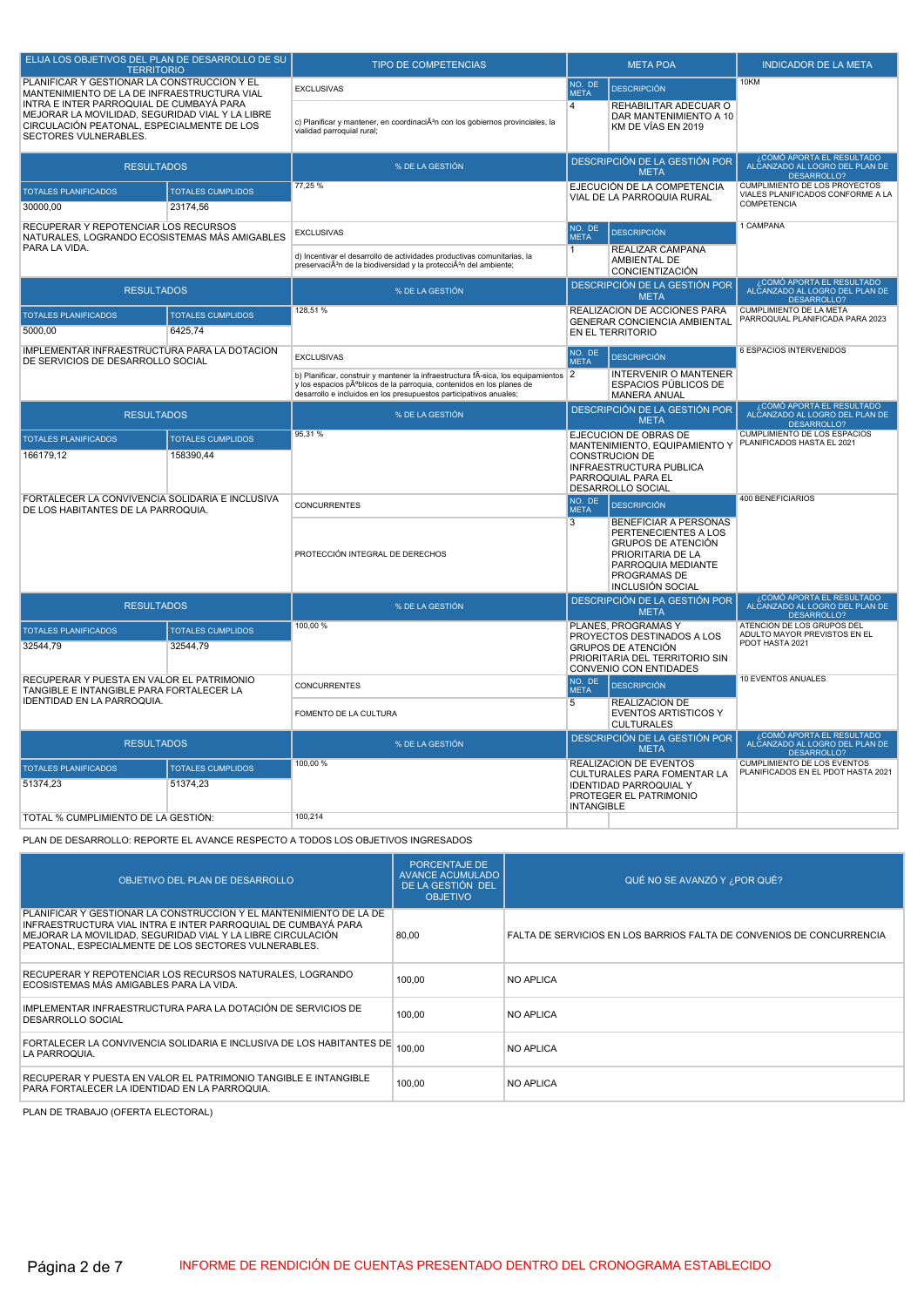| DESCRIBA LOS OBJETIVOS/ OFERTAS DEL PLAN DE<br><b>TRABAJO</b>                                                                       | <b>DESCRIBA LOS PROGRAMAS /</b><br>PROYECTOS RELACIONADOS CON EL<br>OBJETIVO DEL PLAN DE TRABAJO                              | PORCENTAJE DE<br><b>AVANCE</b> | <b>DESCRIBA LOS RESULTADOS ALCANZADOS</b>                                                                                                                          |
|-------------------------------------------------------------------------------------------------------------------------------------|-------------------------------------------------------------------------------------------------------------------------------|--------------------------------|--------------------------------------------------------------------------------------------------------------------------------------------------------------------|
| EDUCAR A LOS JÓVENES HACIA UN MEJOR ESTILO DE<br><b>VIDA</b>                                                                        | CAMPAÑAS PREVENTIVAS SOBRE EL<br>CONSUMO DE DROGAS Y ALCOHOL                                                                  | 80.00                          | CAMPAÑAS CONJUNTAS Y CREACION DE MECANISMOS DE SEGURIDAD<br>CONJUNTAMENTE CON POLICÍA NACIONAL                                                                     |
| RECUPERAR LA IDENTIDAD Y CULTURA DE NUESTRA<br><b>PARROQUIA</b>                                                                     | <b>JORNADAS CULTURALES</b><br><b>PARROQUIALES</b>                                                                             | 100.00                         | REALIZACION DE EVENTOS MASIVOS CON RECURSOS PROPIOS Y<br>GESTIONADOS (FUNDACION ECLESIASTICA 2020, CANTOR DE MI<br>PARROQUIA, FIESTAS DE QUITO, FIESTAS BARRIALES) |
| MEJORAMIENTO DEL SERVICIO AL CIUDADANO                                                                                              | MEJORAMIENTO DE INFRAESTRUCTURA<br>E IMPLEMENTOS MEDICOS                                                                      | 10.00                          | ACERCAMIENTOS PARA LA REGULARIZAICION DEL INMUEBLE DONDE<br>FUNCIONA EL SUBCENTRO DE SALUD DE LA PARROQUIA                                                         |
| MEJORAR EL SERVICIO DE OFERTA GASTRONOMICA Y<br>BIENES DE CONSUMO DE LA PARROQUIA                                                   | FORTALECIMIENTO DEL MERCADO<br>MUNICIPAL DE CUMBAYÁ                                                                           | 80.00                          | MEJORAMIENTO MEDIANTE INVERSIÓN PARROQUIAL DEL MERCADO                                                                                                             |
| ESTABLECER UN PLAN PARA FORTALECER LAS<br>CAPACIDADES HUMANAS, SOCIALES Y ECONÓMICAS<br>DE LAS FAMILIAS A TRAVÉS DEL EMPRENDIMIENTO | <b>FORTALECIMIENTO DE LAS</b><br>CAPACIDADES HUMANAS, SOCIALES Y<br>ECONÓMICAS DE LAS FAMILIAS A<br>TRAVÉS DEL EMPRENDIMIENTO | 25.00                          | INSTITUCIONALIZACION DE PROYECTOS                                                                                                                                  |
| DAR A CONOCER LA OFERTA VARIADA QUE TIENE LA<br><b>PARROQUIA</b>                                                                    | PROMOCIÓN TURÍSTICA DE LA<br><b>PARROQUIA</b>                                                                                 | 25,00                          | VINCULACIÓN CON LA ACADEMIA PARA LA ELABORACIÓN DE LA GUÍA<br>TURÍSTICA GASTRONÓMICA DE CUMBAYÁ                                                                    |
| MEJORAR EL SISTEMA DE AGUA POTABLE Y<br>ALCANTARILLADO EN LA PARROQUIA                                                              | CAMBIO DEL SISTEMA DE CONDUCCIÓN<br>DE AGUA POTABLE Y ALCANTARILLADO                                                          | 50,00                          | SUSCRIPCIÓN DE CONVENIO DE CONCURRENCIA CON EPMAPS PARA<br>LA REALIZACIÓN DE OBRAS DE ALCANTARILLADO POR PARTE DEL<br><b>GOBIERNO PARROQUIAL</b>                   |
| MEJORAR LA MOVILIDAD DE LA PARROQUIA                                                                                                | AMPLIACION DE RED VIAL EXISTENTE                                                                                              | 50.00                          | PRIORIZACION EN PRESUPUESTOS PARTICIPATIVOS PROVINCIALES Y<br>CANTONALES DE NUEVAS REDES VIALES DE CONEXIÓN<br><b>INTERPARROQUIAL</b>                              |
| MEJORAR EL MANEJO DE RESIDUOS SÓLIDOS EN LA<br><b>PARROQUIA</b>                                                                     | PROYECTO DE RECICLAJE                                                                                                         | 10.00                          | IDENTIFICACIÓN DE ACTORES DE LA GESTIÓN DE RESIDUOS                                                                                                                |
| CONTAR CON PERSONAL PREPARADO CON EL FIN DE<br>BRINDAR SERVICIOS DE EFICIENCIA Y CALIDAD                                            | FORTALECIMIENTO DEL TALENTO<br><b>HUMANO</b>                                                                                  | 50.00                          | INSTITUCIONALIZACION DE PROYECTOS DE CAPACITACION                                                                                                                  |

### CUMPLIMIENTO DE LA EJECUCIÓN PRESUPUESTARIA:

| <b>TIPO</b>           | ELIJA Ó DESCRIBA                                         | <b>PRESUPUESTO</b><br><b>PLANIFICADO</b> | <b>PRESUPUESTO</b><br><b>EJECUTADO</b> | % CUMPLIMIENTO<br><b>DEL PRESUPUESTO</b> | LINK AL MEDIO DE VERIFICACIÓN<br>PUBLICADO EN LA PÁG. WEB DE LA<br><b>INSTITUCIÓN</b> |
|-----------------------|----------------------------------------------------------|------------------------------------------|----------------------------------------|------------------------------------------|---------------------------------------------------------------------------------------|
| PROGRAMA Y/O PROYECTO | <b>PROGRAMA OBRA PUBLICA ANUAL</b>                       | \$168,855.00                             | \$163,445,48                           | 96.80 %                                  | www.gadcumbaya.com                                                                    |
| PROGRAMA Y/O PROYECTO | ANUAL: PROGRAMA GRUPOS DE ATENCION<br><b>PRIORITARIA</b> | \$32,544.79                              | \$32,544.79                            | 100.00 %                                 | www.gadcumbaya.com                                                                    |
| PROGRAMA Y/O PROYECTO | <b>PROGRAMA AMBIENTAL</b>                                | \$6,425.74                               | \$6,425.74                             | 100.00 %                                 | www.gadcumbaya.com                                                                    |
| PROGRAMA Y/O PROYECTO | PROGRAMA CULTURAL                                        | \$51,374.23                              | \$51,374.23                            | 100.00 %                                 | www.gadcumbaya.com                                                                    |
| PROGRAMA Y/O PROYECTO | <b>VIALIDAD</b>                                          | \$30,000.00                              | \$23.174.56                            | 77,25 %                                  | www.gadcumbaya.com                                                                    |
|                       | TOTAL:                                                   | \$289,199.76                             | \$276,964,80 95,77                     |                                          |                                                                                       |

#### PRESUPUESTO INSTITUCIONAL:

| <b>TOTAL DE PRESUPUESTO</b><br><b>INSTITUCIONAL CODIFICADO</b> | <b>GASTO CORRIENTE PLANIFICADO</b> | <b>GASTO CORRIENTE EJECUTADO</b> | <b>GASTO DE</b><br><b>INVERSIÓN</b><br><b>PLANIFICADO</b> | <b>GASTO DE</b><br><b>INVERSIÓN</b><br><b>EJECUTADO</b> | % EJECUCIÓN PRESUPUESTARIA |
|----------------------------------------------------------------|------------------------------------|----------------------------------|-----------------------------------------------------------|---------------------------------------------------------|----------------------------|
| \$493,972.76                                                   | \$149.113.27                       | \$149,113.27                     | \$344,859.49                                              | \$344,859.49                                            | 100,00 %                   |

### PRESUPUESTO PARTICIPATIVO

| MARQUE SI O NO | <b>TOTAL DE</b><br><b>PRESUPUESTO DE</b><br>LA INSTITUCIÓN | PRESUPUESTO TOTAL ASIGNADO AL<br><b>PRESUPUESTO ASIGNADO PARA</b><br><b>PRESUPUESTOS PARTICIPATIVOS</b> | PORCENTAJE DE PRESUPUESTO INSTITUCIONAL<br>ASIGNADO PARA PRESUPUESTOS PARTICIPATIVOS I | MEDIOS DE VERIFICACIÓN (ACTO<br>NORMATIVO DE PRESUPUESTO '<br><b>PARTICIPATIVO)</b> |
|----------------|------------------------------------------------------------|---------------------------------------------------------------------------------------------------------|----------------------------------------------------------------------------------------|-------------------------------------------------------------------------------------|
| <b>NO</b>      | \$0.00                                                     | \$0,00                                                                                                  | 0,00                                                                                   |                                                                                     |

### FASES DEL PRESUPUESTO PARTICIPATIVO:

| <b>FASES DEL PRESUPUESTO</b><br><b>PARTICIPATIVO</b>                                                                                                                      | PONGA SI O NO | CON QUÉ ACTOR SE REALIZO | SE DISCUTIÓ DESDE: | LINK AL MEDIO DE VERIFICACIÓN             |
|---------------------------------------------------------------------------------------------------------------------------------------------------------------------------|---------------|--------------------------|--------------------|-------------------------------------------|
| SE REALIZÓ LA DEFINICIÓN<br>PARTICIPATIVA DE PRIORIDADES<br>DE INVERSIÓN DEL AÑO<br>SIGUIENTE:                                                                            | <b>SI</b>     | Asamblea Ciudadana       | <b>JULIO 2019</b>  | https://www.gadcumbaya.com/diciembre-2019 |
| PARA LA ELABORACIÓN DE LOS<br>PROGRAMAS SUBPROGRAMAS Y<br>PROYECTOS SE INCORPORÓ LA<br>PRIORIZACIÓN DE LA INVERSIÓN<br>QUE REALIZÓ LA POBLACIÓN DEL<br><b>TERRITORIO:</b> | <b>SI</b>     |                          |                    |                                           |

DETALLE DEL PRESUPUESTO PARTICIPATIVO:

| Describa los programas y proyectos generados a<br>partir de la priorización participativa de la inversión |              |              | % de avance de la<br>Monto Panificado   Monto Ejecutado   implementación del  <br>programa/proyecto | <b>Observaciones</b> | Link al Medio de Verificación |
|-----------------------------------------------------------------------------------------------------------|--------------|--------------|-----------------------------------------------------------------------------------------------------|----------------------|-------------------------------|
| <b>NO</b>                                                                                                 | \$300.000,00 | \$300,000.00 | 51-75                                                                                               | NO APLICA            | https://www.gadcumbaya.com/   |
| <b>INVERSION GADPRC</b>                                                                                   | \$344,859.00 | \$344,859.00 | 76-100                                                                                              | NO APLICA            | https://www.gadcumbaya.com/   |

ANTEPROYECTO DEL PRESUPUESTO PARTICIPATIVO: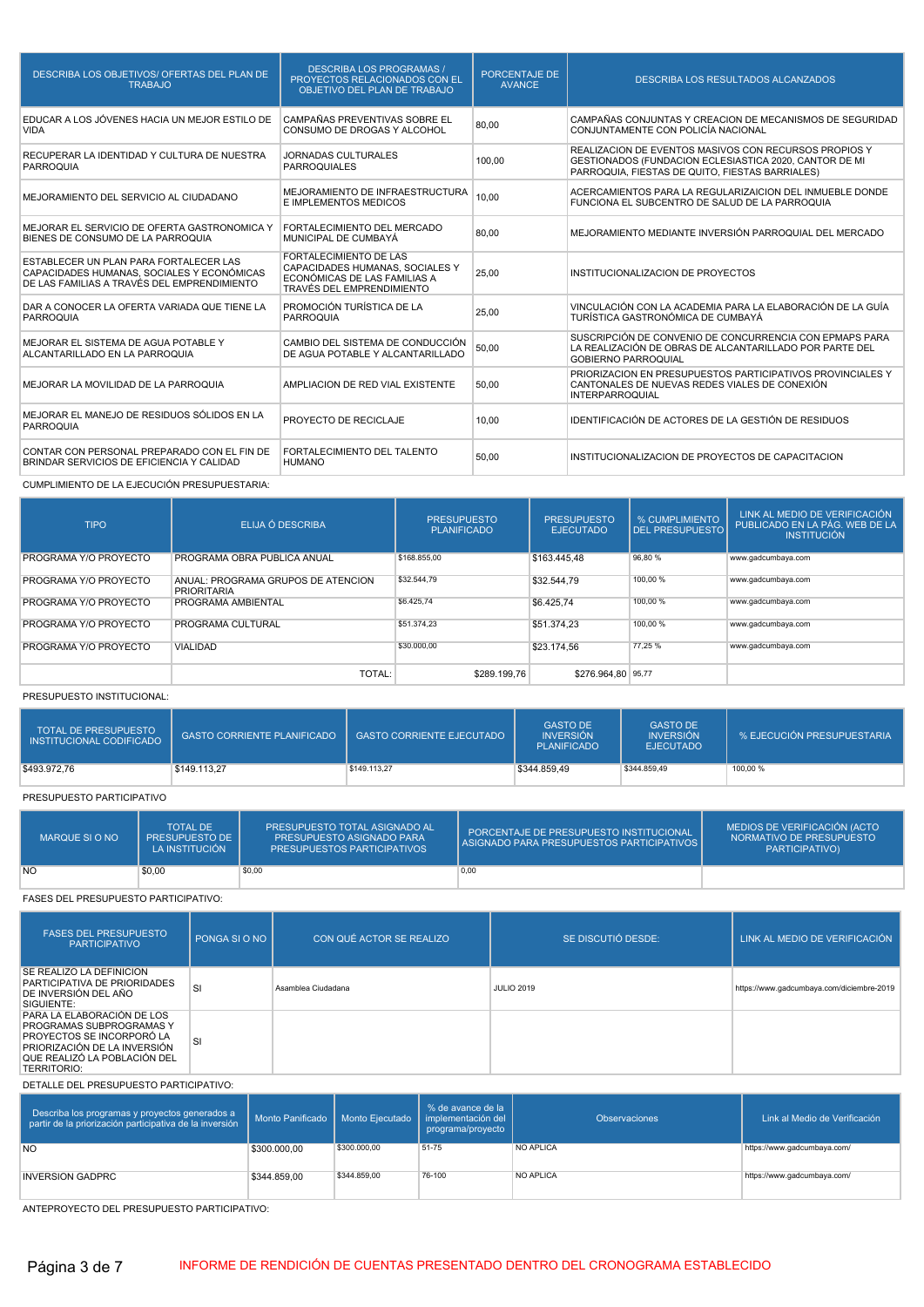|                                                                                                              | PONGA SI O NO |                    | CON QUÉ ACTOR SE REALIZÓ |  |
|--------------------------------------------------------------------------------------------------------------|---------------|--------------------|--------------------------|--|
| El Anteproyecto del Presupuesto participativo se dió a conocer a la ciudadanía del 20 al SI<br>31 de Octubre |               | Asamblea Ciudadana |                          |  |
|                                                                                                              |               |                    | <b>FECHA</b>             |  |
| El Anteproyecto del Presupuesto participativo se presentó ante el legislativo del GAD hasta el               |               |                    | 31/10/2019               |  |

|                                                                                                                        | PONGA SI O NO | ATRAVÉS DE QUÉ MEDIO        |
|------------------------------------------------------------------------------------------------------------------------|---------------|-----------------------------|
| Una vez que el legislativo aprobó el anteproyecto del Presupuesto Participativo se dió a SI<br>conocer a la Ciudadanía |               | https://www.gadcumbaya.com/ |

IMPLEMENTACIÓN DE POLÍTICAS PÚBLICAS PARA LA IGUALDAD:PRESUPUESTO

| Se Asignó un Porcentaje de los Ingresos Tributarios del GAD a los Grupos de Atención<br>Prioritaria | Indique el % del Presupuesto Total | dentifique a qué Grupo de Atención<br>PrioritariaS | Que Porcentaje se Asigno a Los<br><b>Distintos Grupos</b> |
|-----------------------------------------------------------------------------------------------------|------------------------------------|----------------------------------------------------|-----------------------------------------------------------|
|                                                                                                     |                                    | Personas adultas Mayores                           | 6                                                         |
| SI                                                                                                  | 10                                 | Niñas, niños y adolecentes                         |                                                           |
|                                                                                                     |                                    | Personas con Discapacidad                          |                                                           |

IMPLEMENTACIÓN DE POLÍTICAS PÚBLICAS PARA LA IGUALDAD

| IMPLEMENTACIÓN DE POLÍTICAS PÚBLICAS PARA LA<br><b>IGUALDAD</b>    |           | PONGA SI O NO DESCRIBA LA POLÍTICA IMPLEMENTADA I | <b>DETALLE PRINCIPALES</b><br>RESULTADOS OBTENIDOS | EXPLIQUE CÓMO APORTAR EL<br><b>RESULTADO AL CUMPLIMIENTO</b><br>DE LAS AGENDAS DE IGUALDAD |
|--------------------------------------------------------------------|-----------|---------------------------------------------------|----------------------------------------------------|--------------------------------------------------------------------------------------------|
| IMPLEMENTACIÓN DE POLÍTICAS PÚBLICAS<br><b>INTERCULTURALES</b>     | NO.       |                                                   |                                                    |                                                                                            |
| IMPLEMENTACIÓN DE POLÍTICAS PÚBLICAS GENERACIONALES NO             |           |                                                   |                                                    |                                                                                            |
| IMPLEMENTACIÓN DE POLÍTICAS PÚBLICAS DE<br><b>DISCAPACIDADES</b>   | <b>NO</b> |                                                   |                                                    |                                                                                            |
| IMPLEMENTACIÓN DE POLÍTICAS PÚBLICAS DE GÉNERO                     | <b>NO</b> |                                                   |                                                    |                                                                                            |
| IMPLEMENTACIÓN DE POLÍTICAS PÚBLICAS DE MOVILIDAD<br><b>HUMANA</b> | <b>NO</b> |                                                   |                                                    |                                                                                            |

### PARTICIPACIÓN CIUDADANA:

| SISTEMA DE PARTICIPACIÓN CIUDADANA (COOTAD Art. 304)                                                               |                         | PONGA SI O NO     | LINK AL MEDIO DE VERIFICACIÓN PUBLICADO EN LA PÁG. WEB DE LA INSTITUCIÓN                |
|--------------------------------------------------------------------------------------------------------------------|-------------------------|-------------------|-----------------------------------------------------------------------------------------|
| ¿Cuenta con un SISTEMA DE PARTICIPACIÓN CIUDADANA Art. 304 en el<br>funcionamiento?                                |                         |                   | https://www.gadcumbaya.com/                                                             |
| ¿Está normado el sistema de participación por medio de una Ordenanza/<br>Resolución?                               | $\overline{\mathbf{s}}$ |                   | https://www.gadcumbaya.com/                                                             |
| ¿Participó la ciudadanía en la elaboración de esta Ordenanza /<br>Resolución?                                      | SI                      |                   | https://www.gadcumbaya.com/                                                             |
| ¿La Ordenanza / Resolución fue difundida y socializada a la ciudadanía? SI                                         |                         |                   | https://www.gadcumbaya.com/                                                             |
| ¿La Ordenanza / Resolución tiene reglamentos que norman los<br>procedimientos referidos en la misma?               | N <sub>O</sub>          |                   | <b>NO APLICA</b>                                                                        |
| ¿Cuáles son esos reglamentos?                                                                                      | SI                      |                   | https://www.gadcumbaya.com/                                                             |
| ¿Se implementó en este periodo el sistema de participación de acuerdo<br>a la Ordenanza / Resolución y Reglamento? | N <sub>O</sub>          |                   | <b>NO APLICA</b>                                                                        |
| Describa los resultados alcanzados por el Sistema de Participación                                                 |                         | <b>COMISIONES</b> | MEJORAMIENTO DE PROCEDIMIENTO PARLAMENTARIO, ATENCION A LA CIUDADANIA Y CONFORMACION DE |

MECANISMOS DE PARTICIPACION CIUDADANA: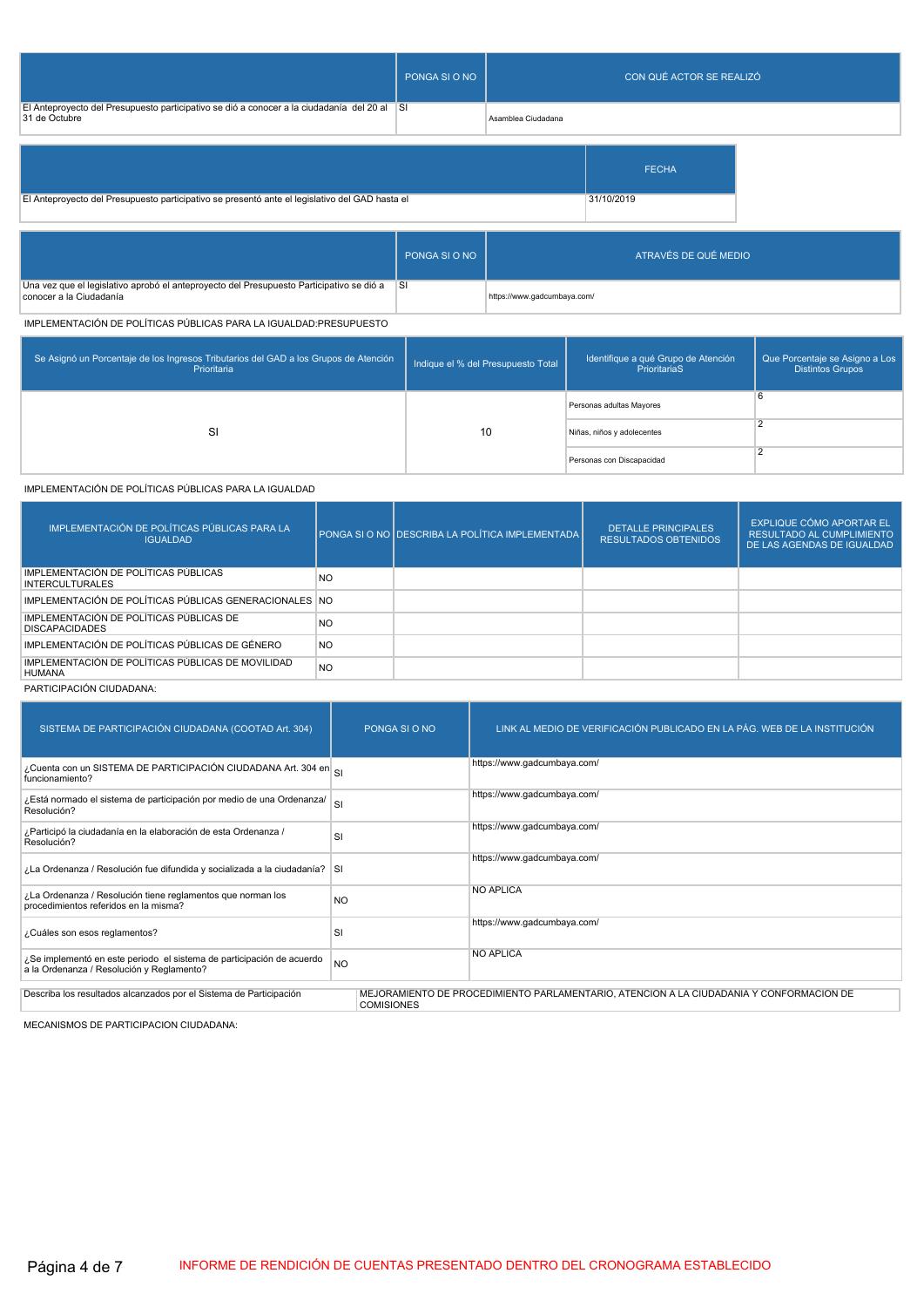| ESPACIO-MECANISMOS DE PARTICIPACIÓN<br><b>CIUDADANA</b> | PONGA SI O<br><b>NO</b> | <b>CUANTAS</b><br><b>VECES</b><br>CONVOCÓ AL<br><b>GAD</b> | QUÉ ACTORES<br><b>PARTICIPARON</b>                           | DESCRIBA LOS LOGROS ALCANZADOS EN<br>EL AÑO | LINK AL MEDIO DE VERIFICACIÓN<br>PUBLICADO EN LA PÁG. WEB DE LA<br><b>INSTITUCIÓN</b> |
|---------------------------------------------------------|-------------------------|------------------------------------------------------------|--------------------------------------------------------------|---------------------------------------------|---------------------------------------------------------------------------------------|
| INSTANCIA DE PARTICIPACIÓN                              | SI                      | 24                                                         | <b>SECTORES</b><br><b>ENTIDADES</b><br><b>ORGANIZACIONES</b> | <b>INFORMACION Y PLANIFICACION</b>          | https://www.gadcumbaya.com/                                                           |
| <b>AUDIENCIA PÚBLICA</b>                                | <b>NO</b>               | $\overline{0}$                                             |                                                              | NO APLICA                                   | <b>NO APLICA</b>                                                                      |
| CABILDO POPULAR                                         | <b>NO</b>               | $\overline{0}$                                             |                                                              | NO APLICA                                   | <b>NO APLICA</b>                                                                      |
| CONSEJO DE PLANIFICACIÓN LOCAL                          | SI                      | $\overline{2}$                                             | <b>SECTORES</b><br><b>ENTIDADES</b><br><b>ORGANIZACIONES</b> | FORMULACION PDOT                            | https://www.gadcumbaya.com/                                                           |
| <b>SILLA VACIA</b>                                      | <b>NO</b>               | $\overline{0}$                                             |                                                              | NO APLICA                                   | <b>NO APLICA</b>                                                                      |
| <b>CONSEJOS CONSULTIVOS</b>                             | <b>NO</b>               | $\Omega$                                                   |                                                              | NO APLICA                                   | <b>NO APLICA</b>                                                                      |
| <b>OTROS</b>                                            | <b>NO</b>               | 0                                                          |                                                              | NO APLICA                                   | <b>NO APLICA</b>                                                                      |

ASAMBLEA CIUDADANA:

| MECANISMOS - ESPACIOS DE<br><b>PARTICIPACIÓN</b>                         | <b>EXISTE UNA</b><br><b>ASAMBLEA</b><br><b>CIUDADANA</b><br><b>EN SU</b><br><b>TERRITORIO</b> | SOLO SÍ CONTESTÓ SI<br><b>INGRESE LOS DATOS DEL</b><br><b>REPRESENTANTE</b> | <b>PLANIFICO LA</b><br><b>GESTIÓN DEL</b><br><b>TERRITORIO</b><br><b>CON LA</b><br>PARTICIPACIÓN<br><b>DE LA ASAMBLEAI</b><br><b>CIUDADANA</b> | ¿EN QUÉ FASES DE LA<br><b>PLANIFICACIÓN</b><br><b>PARTICIPARON LAS</b><br><b>ASAMBLEAS</b><br>CIUDADANAS Y CÓMO? | <b>QUE ACTORES</b><br><b>PARTICIPARON</b> | DESCRIBA LOS LOGROS ALCANZADOS EN<br>EL AÑO |
|--------------------------------------------------------------------------|-----------------------------------------------------------------------------------------------|-----------------------------------------------------------------------------|------------------------------------------------------------------------------------------------------------------------------------------------|------------------------------------------------------------------------------------------------------------------|-------------------------------------------|---------------------------------------------|
| ASAMBLEA CIUDADANA LOCAL<br>(DEFINICIÓN EXTRAIDA DE LA<br>LOPC, ART. 65) | <b>NO</b>                                                                                     | Nombre:<br>Email:<br>Teléfono:                                              | <b>NO</b>                                                                                                                                      |                                                                                                                  |                                           |                                             |

### MECANISMOS DE CONTROL SOCIAL:

| MECANISMOS DE CONTROL SOCIAL GENERADOS POR LA<br><b>COMUNIDAD</b> | PONGA SIO<br>NO. | NÚMERO DE MECANISMOS<br>IMPLEMENTADOS EN EL AÑO | LINK AL MEDIO DE VERIFICACIÓN PUBLICADO EN LA PÁG. WEB DE LA<br><b>INSTITUCIÓN</b> |
|-------------------------------------------------------------------|------------------|-------------------------------------------------|------------------------------------------------------------------------------------|
| <b>VEEDURIAS CIUDADANAS:</b>                                      | <b>NO</b>        | 0                                               | <b>NO APLICA</b>                                                                   |
| OBSERVATORIOS CIUDADANOS:                                         | <b>NO</b>        | 0                                               | NO APLICA                                                                          |
| DEFENSORIAS COMUNITARIAS:                                         | <b>NO</b>        | 0                                               | <b>NO APLICA</b>                                                                   |
| <b>COMITÉS DE USUARIOS DE SERVICIOS:</b>                          | N <sub>O</sub>   | $\overline{0}$                                  | <b>NO APLICA</b>                                                                   |
| <b>OTROS</b>                                                      | <b>NO</b>        | $\Omega$                                        | <b>NO APLICA</b>                                                                   |

PROCESO DE RENDICION DE CUENTAS:

FASE 1: Planificación y facilitación del proceso desde la asamblea ciudadana

| PROCESO DE RENDICIÓN DE CUENTAS                                                                                                                                                                                                                             | PONGA SI O NO | DESCRIBA LA EJECUCIÓN<br><b>DE ESTE MOMENTO</b>                                                                                                                                                        | LINK AL MEDIO DE VERIFICACIÓN | <b>OBSERVACIONES</b>                                                                      |
|-------------------------------------------------------------------------------------------------------------------------------------------------------------------------------------------------------------------------------------------------------------|---------------|--------------------------------------------------------------------------------------------------------------------------------------------------------------------------------------------------------|-------------------------------|-------------------------------------------------------------------------------------------|
| 1. LA CIUDADANÍA / ASAMBLEA LOCAL<br>CIUDADANA PRESENTÓ LA LISTA DE<br>TEMAS SOBRE LOS QUE DESEA SER<br><b>INFORMADA</b>                                                                                                                                    | SI            | CIUDADANOS DEL CONSEJO<br>DE PLANIFICACIÓN Y/O<br><b>CIUDADANOS DE LA</b><br><b>INSTANCIA DE</b><br>PARTICIPACIÓN O LOS<br><b>CIUDADANOS DESDE LA</b><br><b>CONVOCATORIA DIRECTA</b><br><b>DEL GAD</b> | https://www.gadcumbaya.com/   | NO SE ENVIARON OBSERVACIONES EN EL<br>TÉRMINO SOLICITADO CONFORME AL<br><b>FORMULARIO</b> |
| 2. LA INSTANCIA DE PARTICIPACIÓN DEL<br>TERRITORIO / GAD CREÓ EL EQUIPO<br>TÉCNICO MIXTO Y PARITARIO<br>(CIUDADANOS Y<br>AUTORIDADES/TÉCNICOS DEL GAD) QUE<br>SE ENCARGARÁ DE ORGANIZAR Y<br><b>FACILITAR EL PROCESO</b>                                    | <b>SI</b>     | SE PUSO A CONSIDERACIÓN https://www.gadcumbaya.com/<br>DE LOS DIRIGENTES Y<br><b>ORGANIZACIONES</b><br>SOCIALES EL BORRADOR<br>DE INFORME DE EJECUCIÓN<br><b>PRESUPUESTARIA</b>                        |                               | NO SE ENVIARON OBSERVACIONES EN EL<br>TÉRMINO SOLICITADO CONFORME AL<br><b>FORMULARIO</b> |
| 3. EL EQUIPO TÉCNICO MIXTO Y<br>PARITARIO (CIUDADANOS Y<br>AUTORIDADES/TÉCNICOS DEL GAD)<br>CONFORMÓ DOS SUBCOMISIONES PARA<br>LA IMPLEMENTACIÓN DEL PROCESO: UNA<br>LIDERADA POR EL GAD Y UNA LIDERADA<br>POR LA CIUDADANÍA / ASAMBLEA<br><b>CIUDADANA</b> | SI            | SE PUSO A CONSIDERACIÓN https://www.gadcumbaya.com/<br>DEL CONSEJO DE<br>PLANIFICACIÓN PARA SU<br>ANÁLISIS                                                                                             |                               | NO SE ENVIARON OBSERVACIONES EN EL<br>TÉRMINO SOLICITADO CONFORME AL<br><b>FORMULARIO</b> |

FASE 2: Evaluación de la gestión y redacción del informe de la institución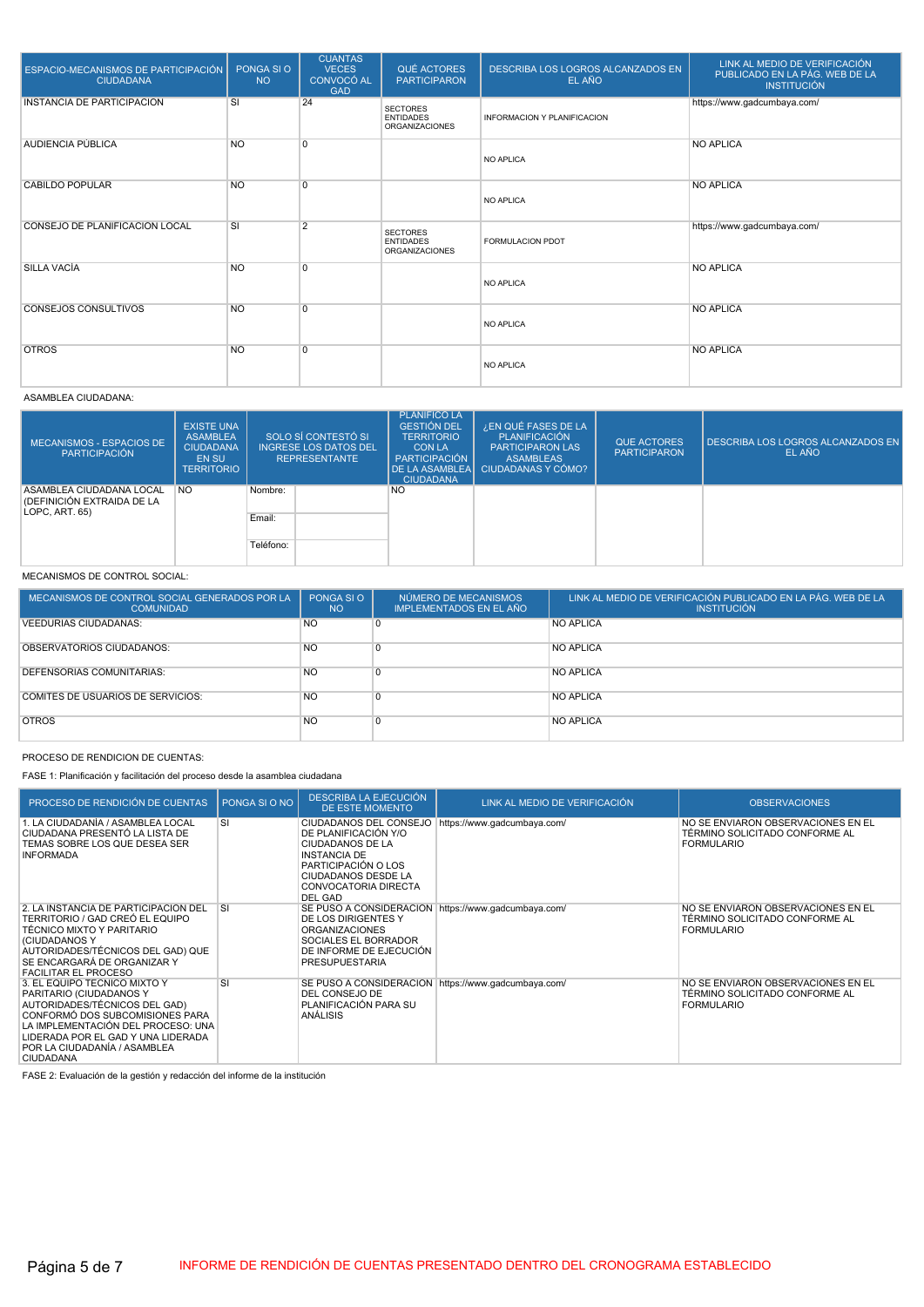| PROCESO DE RENDICIÓN DE CUENTAS                                                                                                                                                                                                                                    | PONGA SI O NO | DESCRIBA LA EJECUCIÓN<br>DE ESTE MOMENTO                                                               | LINK AL MEDIO DE VERIFICACIÓN | <b>OBSERVACIONES</b>                                                                        |
|--------------------------------------------------------------------------------------------------------------------------------------------------------------------------------------------------------------------------------------------------------------------|---------------|--------------------------------------------------------------------------------------------------------|-------------------------------|---------------------------------------------------------------------------------------------|
| 1. LA COMISIÓN CONFORMADA POR EL<br>EQUIPO TÉCNICO MIXTO LIDERADA POR<br>EL GAD REALIZÓ LA EVALUACIÓN DE LA<br><b>GESTIÓN INSTITUCIONAL</b>                                                                                                                        | SI            | CONSOLIDACIÓN DE LA<br><b>INFORMACIÓN FINANCIERA</b><br>Y LA INFORMACIÓN DE<br><b>SIGAD</b>            | https://www.gadcumbaya.com/   | <b>NO</b>                                                                                   |
| 2. LA COMISIÓN LIDERADA POR EL GAD<br>REDACTÓ EL INFORME PARA LA<br>CIUDADANÍA. EN EL CUAL RESPONDIÓ<br>LAS DEMANDAS DE LA CIUDADANÍA Y<br>MOSTRÓ AVANCES PARA DISMINUIR<br>BRECHAS DE DESIGUALDAD Y OTRAS<br>DIRIGIDAS A GRUPOS DE ATENCIÓN<br><b>PRIORITARIA</b> | SI            | SE REMITIÓ EL INFORME A<br><b>LOS DIRIGENTES Y</b><br><b>ACTORES SOCIALES DEL</b><br><b>TERRITORIO</b> | https://www.gadcumbaya.com/   | NO SE REALIZARON OBSERVACIONES                                                              |
| 2. LA COMISIÓN LIDERADA POR EL GAD<br>LLENÓ EL FORMULARIO DE INFORME DE<br>RENDICIÓN DE CUENTAS ESTABLECIDO<br>POR EL CPCCS                                                                                                                                        | SI            | SE CUMPLIÓ CON LA ETAPA<br>PROCESAL                                                                    | https://www.gadcumbaya.com/   | <b>NO</b>                                                                                   |
| 3. TANTO EL INFORME DE RENDICIÓN DE<br><b>CUENTAS PARA EL CPCCS</b><br>(FORMULARIO), COMO EL INFORME DE<br>RENDICIÓN DE CUENTAS PARA LA<br>CIUDADANÍA FUERON APROBADOS POR<br>LA AUTORIDAD DEL GAD                                                                 | <b>SI</b>     | SE CUMPIO CON LA ETAPA<br><b>PROCESAL</b>                                                              | https://www.gadcumbaya.com/   | <b>NO</b>                                                                                   |
| 4. EL GAD ENVIO EL INFORME DE<br>RENDICIÓN DE CUENTAS INSTITUCIONAL<br>A LA INSTANCIA DE PARTICIPACIÓN Y A LA<br>ASAMBLEA CIUDADANA                                                                                                                                | <b>SI</b>     | <b>MAS DIAS</b>                                                                                        | https://www.gadcumbaya.com/   | NO SE REALIZARON OBSERVACIONES DEL<br>INFORME SOLICITADAS EN EL PLAZO<br><b>ESTABLECIDO</b> |

### FASE 3: Evaluación ciudadana del informe institucional.

| PROCESO DE RENDICIÓN DE CUENTAS                                                                                                                                                                                                               | PONGA SI O NO  | DESCRIBA LA EJECUCIÓN<br><b>DE ESTE MOMENTO</b>                                     | LINK AL MEDIO DE VERIFICACIÓN                                                                                     | <b>OBSERVACIONES</b>        |
|-----------------------------------------------------------------------------------------------------------------------------------------------------------------------------------------------------------------------------------------------|----------------|-------------------------------------------------------------------------------------|-------------------------------------------------------------------------------------------------------------------|-----------------------------|
| 1. EL GAD DIFUNDIÓ EL INFORME DE<br>RENDICIÓN DE CUENTAS A TRAVÉS DE<br>QUÉ MEDIOS                                                                                                                                                            | SI             | PAG WEB<br><b>REDES SOCIALES</b><br><b>OTROS</b>                                    | https://www.facebook.com/gadcumbaya/photos/a.234698 GRUPOS DE WHATSAP Y CORREOS DE<br>913589215/1263692720689824/ | <b>DIRIGENTES BARRIALES</b> |
| 2. EL GAD INVITÓ A LA DELIBERACIÓN<br>PÚBLICA Y EVALUACIÓN CIUDADANA DEL<br>INFORME DE RENDICIÓN DE CUENTAS A<br>LOS ACTORES SOCIALES DEL MAPEO DE<br>ACTORES QUE ENTREGÓ LA ASAMBLEA<br><b>CIUDADANA</b>                                     | SI             | SE REALIZÓ LA DIFUSIÓN DE LA<br>DELIBERACIÓN PÚBLICA CON 30<br>DÍAS DE ANTICIPACIÓN | https://www.facebook.com/gadcumbaya/photos/a.234698 NO<br>913589215/1263692720689824/                             |                             |
| 3. LA DELIBERACIÓN PUBLICA Y<br>EVALUACIÓN CIUDADANA DEL INFORME<br>INSTITUCIONAL SE REALIZÓ DE FORMA<br><b>PRESENCIAL</b>                                                                                                                    | <b>NO</b>      |                                                                                     | <b>NO APLICA</b>                                                                                                  |                             |
| 4. LA ASAMBLEA CIUDADANA /<br>CIUDADANÍA CONTÓ CON UN TIEMPO DE<br>EXPOSICIÓN EN LA AGENDA DE LA<br>DELIBERACIÓN PÚBLICA Y EVALUACIÓN<br>CIUDADANA DEL INFORME DE RENDICIÓN<br>DE CUENTAS DEL GAD                                             | SI             | 31 min - 1 hora                                                                     | https://www.facebook.com/gadcumbaya/videos/8092535 NO<br>53167598                                                 |                             |
| 5. UNA VEZ QUE LA ASAMBLEA<br>CIUDADANA / CIUDADANÍA PRESENTÓ<br>SUS OPINIONES. LA MÁXIMA AUTORIDAD<br>DEL GAD EXPUSO SU INFORME DE<br>RENDICIÓN DE CUENTAS                                                                                   | SI             | SE ABSOLVIERON LAS DUDAS DE<br>LA CIUDADANIA                                        | https://www.facebook.com/gadcumbaya/videos/8092535 NO<br>53167598                                                 |                             |
| 6. EN LA DELIBERACIÓN PÚBLICA DE<br>RENDICIÓN DE CUENTAS, LA MÁXIMA<br>AUTORIDAD DEL GAD RESPONDIÓ LAS<br>DEMANDAS CIUDADANAS                                                                                                                 | SI             | SE ABSOLVIERON LAS DUDAS DE<br>LA CIUDADANIA                                        | https://www.facebook.com/gadcumbaya/videos/8092535<br>53167598                                                    |                             |
| 7. EN LA DELIBERACIÓN PÚBLICA DE<br>RENDICIÓN DE CUENTAS SE REALIZARON<br>MESAS DE TRABAJO O COMISIONES PARA<br>QUE LOS CIUDADANOS Y CIUDADANAS<br><b>DEBATAN Y ELABOREN LAS</b><br>RECOMENDACIONES PARA MEJORAR LA<br><b>GESTIÓN DEL GAD</b> | <b>NO</b>      |                                                                                     | <b>NO APLICA</b>                                                                                                  |                             |
| 8. LA COMISIÓN LIDERADA POR LA<br>CIUDADANÍA - RECOGIÓ LAS<br>SUGERENCIAS CIUDADANAS DE CADA<br>MESA QUE SE PRESENTARON EN<br><b>PLENARIA</b>                                                                                                 | <b>NO</b>      |                                                                                     | <b>NO APLICA</b>                                                                                                  |                             |
| 9. LOS REPRESENTANTES CIUDADANOS /<br>ASAMBLEA CIUDADANA FIRMARON EL<br>ACTA EN LA QUE SE RECOGIÓ LAS<br>SUGERENCIAS CIUDADANAS QUE SE<br>PRESENTARON EN LA PLENARIA                                                                          | N <sub>O</sub> |                                                                                     | <b>NO APLICA</b>                                                                                                  |                             |

FASE 4: Incorporación de la opinión ciudadana, retroalimentación y seguimiento.

| PROCESO DE RENDICIÓN DE CUENTAS                                                                                                                                  | PONGA SLO NO | DESCRIBA LA EJECUCIÓN<br>DE ESTE MOMENTO                                                                                                                                                                   | LINK AL MEDIO DE VERIFICACIÓN | <b>OBSERVACIONES</b> |
|------------------------------------------------------------------------------------------------------------------------------------------------------------------|--------------|------------------------------------------------------------------------------------------------------------------------------------------------------------------------------------------------------------|-------------------------------|----------------------|
| 1. EL GAD ELABORÓ UN PLAN DE<br>TRABAJO PARA INCORPORAR LAS<br>SUGERENCIAS CIUDADANAS EN SU<br><b>GESTION</b>                                                    | <b>SI</b>    | SE ELABORO UN BORRADOR DE<br><b>INFORME Y FUE SOLCIALIZADO A</b><br>LOS DIRIGENTES BARRIALES QUE<br>CONFORMAN LA ASAMBLEA<br>PARROQUIAL Y MIEMBROS DEL<br>CONSEJO DE PLANIFICACIÓN.<br>MEDIANTE FORMULARIO | https://www.gadcumbaya.com/   | <b>NO</b>            |
| 2. EL GAD ENTREGO EL PLAN DE<br>TRABAJO A LA ASAMBLEA CIUDADANA. AL<br>CONSEJO DE PLANIFICACIÓN Y A LA<br>INSTANCIA DE PARTICIPACIÓN PARA SU<br><b>MONITOREO</b> | SI           | LA ASAMBLEA CIUDADANA<br>CONSEJO DE PLANIFICACIÓN                                                                                                                                                          | https://www.gadcumbaya.com/   | <b>NO</b>            |

DATOS DE LA DELIBERACIÓN PÚBLICA Y EVALUACIÓN CIUDADANA DE RENDICIÓN DE CUENTAS:

| Fecha en que se realizó la deliberación pública y evaluación ciudadana<br>de rendición de cuentas: | NO. DE<br><b>USUARIOS</b> | <b>GÉNERO</b>    |                 |                | PUEBLOS Y NACIONALIDADES |                |                |                 |                        |
|----------------------------------------------------------------------------------------------------|---------------------------|------------------|-----------------|----------------|--------------------------|----------------|----------------|-----------------|------------------------|
| 15/10/2020                                                                                         | 50                        | <b>MASCULINO</b> | <b>FEMENINO</b> | <b>I</b> GLBTI | <b>IMONTUBIO</b>         | <b>MESTIZO</b> | <b>I</b> CHOLO | <b>INDIGENA</b> | <b>AFROECUATORIANO</b> |
|                                                                                                    |                           | 30               | 20              | 0              |                          | 50             |                |                 |                        |